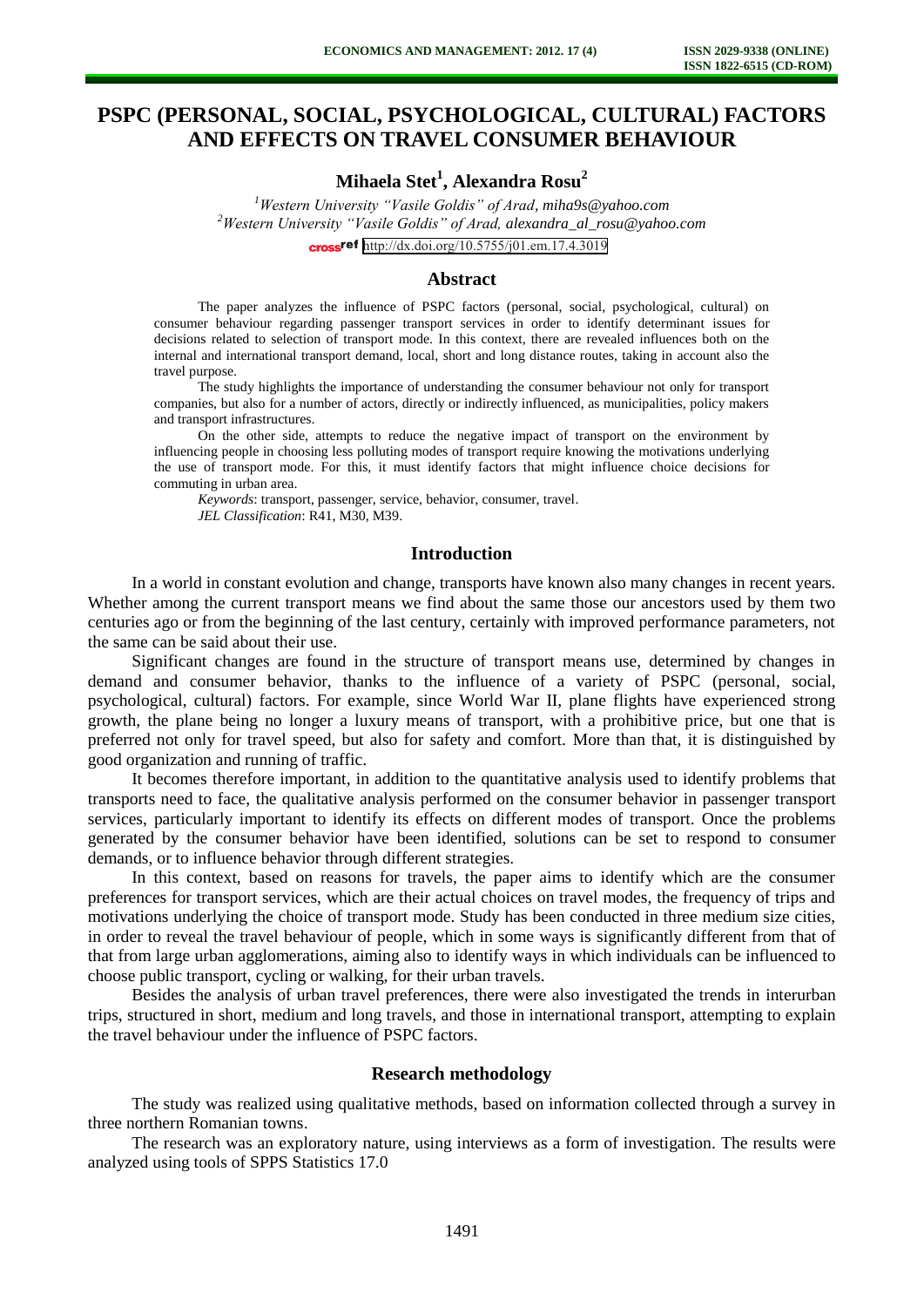The scientific approach combined the descriptive perspective - with the empirical concept, using external observation and comparative method.

In addition, the authors used focus group as a means of investigating the factors that could cause changes in travel behaviour.

# **Literature review**

There are a number of studies on goods consumer behaviour, but the number of studies on consumers of services is considerably lower and even the lower is the number of studies on consumer behavior for transport services.

As regards the passenger transport, we can identify studies that reveal the impact of neigbourhood design on travel behaviour (Aditjandra et. al, 2009). But there are major differences between developed and developing countries. For instance, another study (Astrop, 1996) analyzes factors influencing transport demand of the population with low incomes and tries to explain urban travel behavior of women in this population, considered disadvantaged compared to people in terms of access to transport.

Another study is based on a questionnaire on selection modes taking into account a number of components of lifestyle, such as reading habits, the use of leisure time, and participation in a variety of outdoor activities and sports, entertainment, events, and hobbies (Kitamura, et al., 1994).

On the other hand, Handy and Yantis (1997) analyzed the impacts of telecommunications technologies on nonwork travel behaviour. Handy, et al. (1998) presents also a study of shopping and walking trips in six neighbourhoods.

Other studies are concerned only by the reasons of mobility behaviour of population. Some go even further with the analysis, trying to identify the reasons that cause change of people behavior and move towards less polluting vehicles. An ongoing study in several European countries aims to identify the factors that influenced the transition from mono-modal transport with personal vehicles to multimodal public transport (Krautscheid, 2011).

Relying on the theory of planned behaviour (Ajzen, 1991), another article examines the effects of an intervention designed to increase bus use, and explores in this context the influence of past behavior on choice of travel mode (Bamberg et al, 2001).

# **PSPC factors and their influence on travel behaviour**

There are many reasons for the study of travel behaviour. First of all, for the transport companies that are often in a fierce competition, it is necessary to identify methods that can achieve customer satisfaction, satisfaction that in many cases is not only subjective, but even irrational. One of the effects of consumer satisfaction is the loyalty to the service provider, which can cause sometimes even the loyalty to a transport mode. For this, it is necessary to know the reasons that cause people to choose a particular means of transport and reasons that might influence the choice of a transport company in meeting the need for travel. It is also important to know who, why, where, and how often they use transport services.

On the other hand, attempts to reduce the negative impact of transport on the environment by influencing people in choosing less polluting modes of transport require knowing the motivations underlying the use of transport mode. In urban transport, traffic congestions determine municipalities to seek solutions for reducing them without significant investment in new transport infrastructure, by encouraging use of public transport, cycling or walking.

For these, it must identify factors that might influence decisions to select of a transport mode or a transport company:

**P** *Personal* factors - Most polls, surveys take into account when analyze behavior the correlations between this and personal factors, namely age, occupation and some economic circumstances, in general, individual income of the respondents. Also, individual lifestyle and personality are factors that are necessary to be taken into account in relation to travel behavior;

**S** *Social* factors, respectively those that exert influence on travel behavior of a consumer like membership and reference groups, orientation family and procreation family. Social changes are currently the most important factors influencing people's travel behavior;

**P** *Psychological* factors - Consumer behaviour can be influenced and consumer can learn or change its attitudes and behavior. Motivations underlying the choice of a transport mode or a particular type of transport service can be rational, induced by logical reasoning, and emotional generated by impressions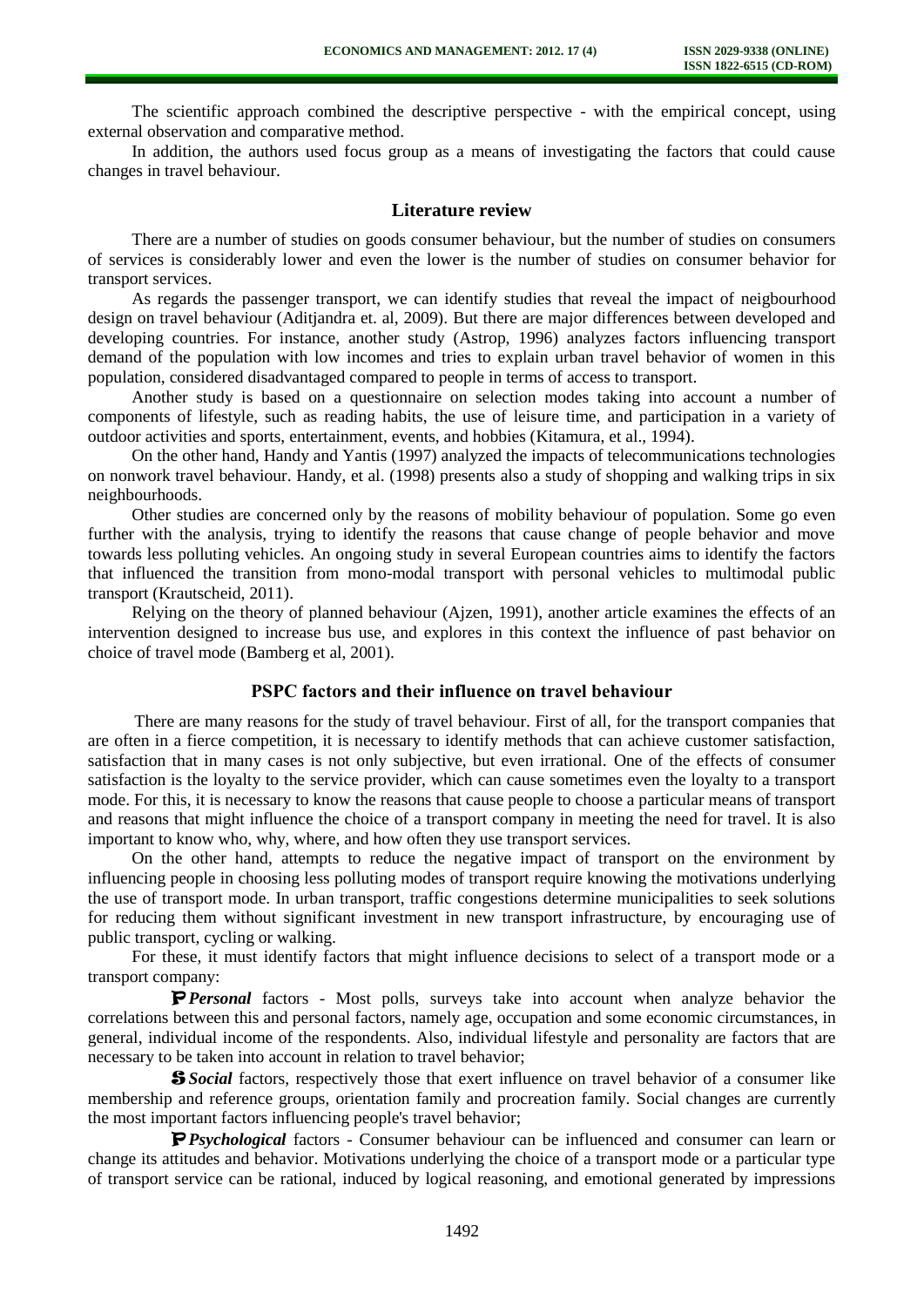that consumers formed about a particular type of transport service. Once triggered the motivation, how the consumer will act depends on how he perceive information about that mode of transport.

C *Cultural* factors. Last but not least, cultural factors, that all cultural elements which determine travel behaviour, namely culture, subculture, social class to whom individuals of a population belong, are factors that have a significant influence on travel behavior. So, there are people more likely to travel as a result of ancestral roots, peoples' migration, or their expansionist tendencies. For example, for Romanians, a people certified as the oldest in the South-Eastern Europe, movement was made not on own initiatives or for pleasure, but almost always forced by circumstances. Certainly, there were also other influences that had effect on travel behaviour, like international travel limitations in the communist period, people's lack of money. All these have made their mark on sedentary habits of the Romanian people, which can be still highlighted, even if the freedom of movement is much higher, due to the opening borders, the evolution of communication and information technology, the low cost alternatives and the greater accessibility of people to purchase a proper means of transport.

Passengers' transport demand is determined by a variety of reasons. A quantitative survey was conducted with a random sample of residents of three towns from the North of Romania: Baia Mare, Satu Mare and Zalau. Survey questions are structured in several directions: preference on travel, motivation and frequency of trips, accessibility of means of transport, security and safety of trips, information system regarding travels. Because the differences between the three cities were not significant regarding most of the pointed aspects, data collected have been aggregated and processed together, except some relevant issues. In addition, the authors used focus group as a means of investigating the factors that could cause changes in travel behaviour.

To some extent, travel behaviour can be predicted by processing and aggregating the responses of a survey. From all information that can be obtained through surveys, it can be understood, explained and predicted the future travel behavior. Certainly, it should take into account what has been observed over time, respectively, that there are only very few absolute rules for human behavior, the attitudes and preferences of consumers being considered additional predictors of travel behaviour.

Therefore, given that most of times the logical reasoning or intentions will not only determine travel behavior in analyzing travel behaviour, it have to be taken into account all the elements that lead to this behaviour: behaviour that consumers adopt and also perceptions, impressions on the transport modes and environmental influences, all of them putting their stamp on the choice of travel mode. A series of key events, like getting driver license, a car or a bike, change of work or residence place, could also determine the change of transport mode. The choice of a transport mode depends on personal characteristics like age, educational level. The multitude of influence factors determines a dynamic travel behavior of consumers.

Economic prosperity and technological change play an important role in transport of people. Differentiations between social classes increasingly striking are translated in the travel behaviour. From strictly necessary trips to luxury cruises, the reasons of travels have become extremely diverse.

Urban trips are generally travels to work, school, for shopping, leisure or for solving different kind of problems. Regarding the preference for means of transport in urban trips 43,5 % of respondents have used the latest travel car, followed by bus 25,5 %, while only 8,87 % use bicycles as a means of travel. There are considered essential motivations underlying the choice of personal vehicle as a means for urban travel the safety by 42,43 % of respondents, followed by comfort by 37,7% of them. Although in the first analyzed city there were concerns of municipality for setting of cycle paths, there are no significant differences from the other two cities in the use of bicycle.

Unfortunately, people are less inclined to adopt a protective attitude towards the environment. This is because the perception of many persons that would means certain efforts or additional constraints. Moreover, for some is seen as a reduction in benefits, in quality of life. Others are not aware about how they might act, being necessary to inform and guide them by media or government institutions. Some consider that population simply don't have anything to do with environmental issues.

Even in conditions in which respondents face a number of issues related to their urban movements by personal cars, such as parking costs, lack of parking facilities, oil prices, traffic congestion or road works, car remains the preferred means for their travels.

The respondents consider as means that could determine or influence them to use bicycle, bus or walking, the financial incentives – 29 %, colleagues – 26,47 %, friends – 25,3 %. Other means that can stimulate the use of public transport could be the actions of making different forms of public transport faster,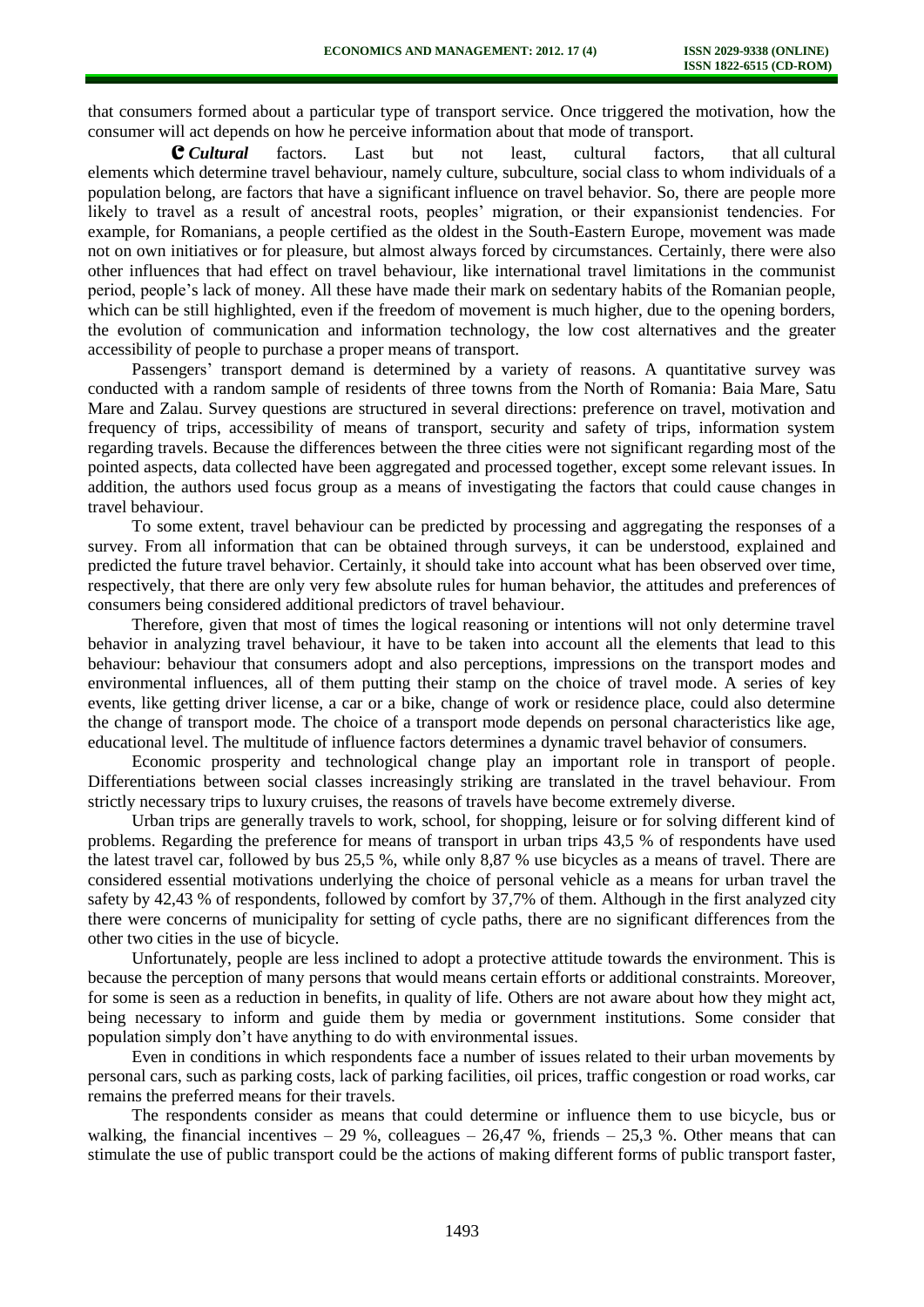more comfortable, attractive, with routes covering all areas of the city. Lack of adequate routes for some urban zones determines the consumers to choose private car or taxi, especially when it is too far for walking.

Poor information about public transport services can be considered one of the causes of reduced use of public transport. Only 37% of respondents consider that media provides sufficient information on public transport, while just 51.9% considered street display allows tracking of public transportation means.

Travels outside the urban area are made for different purposes: tourism travels, travel to relatives, friends, moving to solve problems, travels for working or school.

Choosing a specific manner for travel is determined by the advantages it offers in consumer perception, like speed, price, safety, comfort, service quality, and circumstantial situations: weather, health, number of accompanying family members, journey purpose.

Regarding the preference for means of transport, in the top of preference of the respondents it is the road transport, car travels being in first position (figure 1). Although this is the preferred transport means, car is used predominantly only for local and the short distances travels ( $\leq$  50 km). For medium and longdistance, travels by train and by bus have taken the place of private vehicles. In international transport an increasing share it is held by the air transport.



**Figure 1.** Preference in terms of transport mode

Travel habits and frequency of trips are significantly influenced by income person. The decrease in revenues can cause reduce the number of trips, and switching to cheaper ways. Income growth leads to a transfer to higher quality modes rather than the increasing of number of trips. In general, price changes cause the transition to other modes of transport, only when they are significant.

In terms of price for a transport means or another, the ticket price is not the only factor in analyzing the costs of transport. Consumers often perform an analysis of total costs, including travel costs to the rail station or airport, by taxi or other means of transport. Moreover, some of them take into account the waiting time intervals, measured and quantified in monetary terms by these.

Selection of a transport mode is influenced by the perception of different modes attributes, based on their characteristics in past time periods, the consumer choosing a transport service, which is supposed to satisfy the current requirements.

Regarding the travels for working, if twenty years ago there were a significant number of trips to work, particularly from suburban areas to industrial centers, the disappearance of large industrial enterprises have caused a considerable decrease of these kind of travels. Also, fewer children per family have led to a reduction in demand for travel to school.

But not only the number of travels has been changed, also changes occurred in preferences regarding the choice of the transport mode. In these trips, the train has no longer dominant position, passengers focusing on buses, due to their journey time, higher frequency or their program better adapted to consumer demand.

In what it concerns traveling for tourism, this is perceived as a representative aspect of life quality. Certainly, there are a number of additional factors associated to them that contribute to the increase of trips for this purpose: sometimes significantly higher income for those with a higher level of education and culture, changing family structure (fewer children), the length of annual holidays, reduction of the workweek, increasingly knowledge of at least one foreign language in case of international travels. But a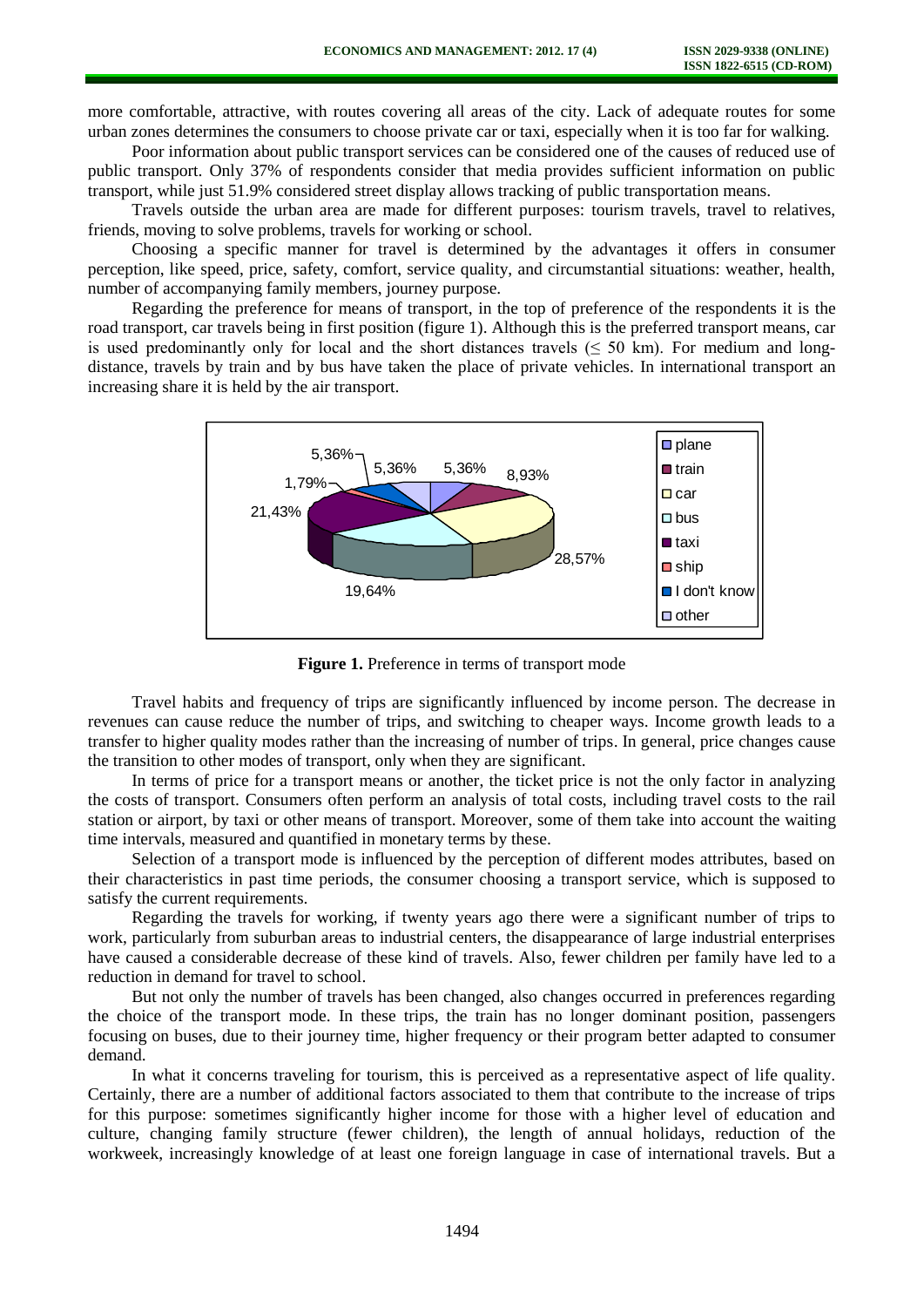major change in travel behavior is that, apart from mass tourism, Romanians began to find pleasure travels, flying in a weekend for shopping abroad, to a concert or any destinations offered by low cost airline.

Another reason that generates a significant number of internal and international travels is the interest of service, causing a significant increase in Romania for business travel, especially in the context of economic globalization. Even if the benefits of technological advances in the information and communications fields partially compensates the current needs of business trips, still an important part of trips are made for this purpose. Fare being paid by the company, as deductible expenses for tax purposes, the choice is not too much influenced by price, other consideration are taken in account for selection of transport mode and service, namely quality, traffic program, length of the trip. Thus, there are preferred air flights, travels by train at sleeper or first class or business travel by car. In this study we haven't included in the analysis the business travel, taking into account only travels made for personal purpose, even if they include travels to work place.

Generally, for various reasons that generate trips, most respondents prefer personal transport, after that a long period of time, there were present, in travel behaviour, the influences of the communist era, when foreign trips were reduced as number and the most popular means of transport was the train. Even they have alternative travel choices, many of them still prefer personal car use over other modes of transport.

Of course, the choice of personal car for transportation is the need for speed, safety, comfort, but besides these, there are a number of psychological factors such as image, self esteem, style or status of the person, the general elements that define quality of life: wealth, freedom of choices, independence and flexibility, often associated with possession and use of personal vehicle.

One of the reasons why people migrated to road transport, not only by car, but also by bus was the quality of transport services, both in terms of train service and the service station, as lack of facilities in rail stations. Low frequency of train flows, inadequate timetable to the consumer demand for this kind of services, wait times for transfers are among the causes that people don't use train for their journeys. Furthermore, prices are not significantly lower than those of road transport to be an attractive point for passengers.

In general, when it comes about all forms of public transports, there are highlighted by the respondents first of all their weaknesses. In a more careful investigation, it could be identified some advantages of the public transport perceived by the respondents: the opportunity to read, to use their computer, to socialize or even to rest during the journey.

It is considered, also, that it can be increased the demand for public transport improving the quality of services, increasing commercial speed or as consequence of high fuel prices.

#### **Conclusions**

There have been found significant changes in use structure of transport means, due to modifications in demand and consumer behavior, thanks to the influence of a variety of factors PSPC. The choice of means of transport is based on the need for speed, safety, comfort, but besides this there are a number of psychological factors such as image, self esteem, style or status of the person. Other considerations could not been neglected. The type of transport is determined by income of the person, the advantages it offers in consumer and circumstantial situations: weather, health, number of accompanying family members, the reason for travel.

#### **References**

- 1. Aarts, H., Verplanken, B., & van Knippenberg, A. (1997). Habit and information use in travel mode choices. Acta Psychologica, 96, 1-14
- 2. Aditjandra, T.P., Mulley, A.C. & Nelson, D.J. (2009). Neighbourhood design, impact on travel behavior, a comparison of US and UK experience, MIT Department of Urban Studies+Planning.
- 3. Ajzen, I. (1991). The theory of planned behavior. Organizational Behavior and Human Decision Processes, 50, 179-211.
- 4. Astrop A., Palmer C., Maunder D. & D M Babu (1996). The urban travel behaviour and constraints of low income households and females in Pune, India. National Conference on Women's Travel Issues, Baltimore, Maryland.
- 5. Bamberg S., Ajzen I. & Schmidt P., (2001). Choice of Travel Mode in the Theory of Planned Behavior: The Roles of Past Behavior, Habit, and Reasoned Action